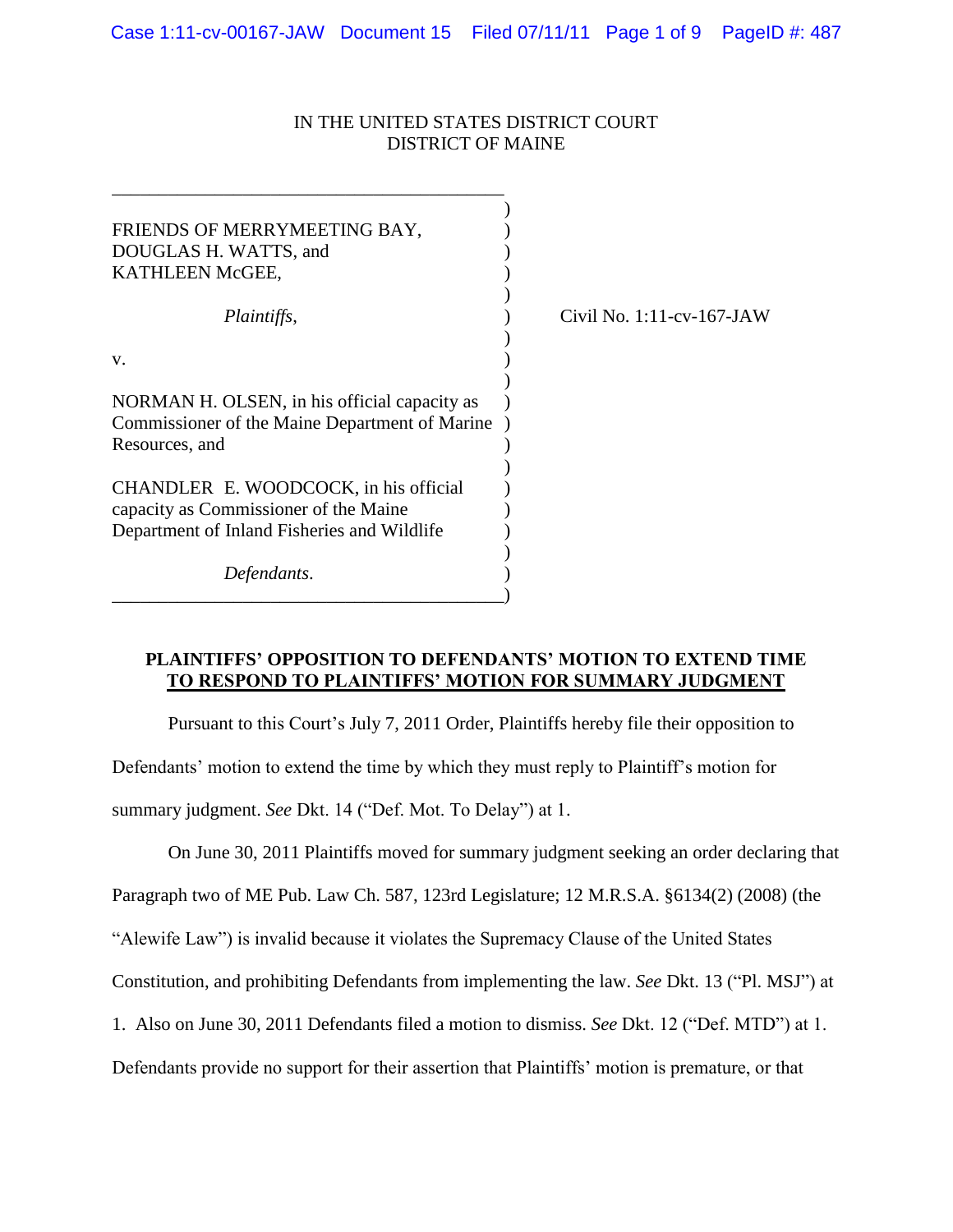delaying briefing will lead to a more expedient resolution of the case. To the contrary, because the only relevant issues raised by Defendants in their motion to dismiss go to the merits of Plaintiffs" claim, it would be far more efficient for the court if the parties either briefed the filings as cross motions, or simply briefed Plaintiffs' motion for summary judgment. Further support for Plaintiffs' opposition is set forth below.

## **I. Delaying Briefing on Plaintiffs' Summary Judgment Motion Would Be Unfair Because Plaintiffs' Plainly State a Claim for Which Relief Can Be Granted and Defendants' Motion To Dismiss Makes Merits, Not True 12(b)(6), Arguments.**

Defendants argue that it would be more "expedient" to delay further briefing on Plaintiffs" motion for summary judgment because doing so would allow the Court to resolve the issues they raise in their motion to dismiss. *See* Def. Mot. to Delay at 1, 4. However, Defendants make *merits arguments* in their motion instead of appropriately stated defenses under Fed. R. Civ. P. 12(b)(6). It would be unfair and less expedient for the Court to resolve Defendants' merits arguments and delay, or not address at all, the merits arguments Plaintiffs make in their summary judgment motion.

In their motion, Defendants do not contend Plaintiffs cannot assert a preemption claim. Nor could they make such a contention. *E.g., Verizon Maryland, Inc. v. Public Service Commission of Maryland,* 535 U.S. 635, 641-644 (2002); *Local Union No. 12004 USW v. Massachusetts,* 377 F.3d 64, 72-75 (1st Cir. 2004). Instead, most of the motion to dismiss argues that the Alewife Law is not preempted. Def. MTD at 7-14 (under the heading, "The 2008 Alewife Law Is Not "Preempted" by the CWA."); *see also,* Mot. to Delay at 2. Such a plainly merit-based argument is appropriately made in support of, or opposition to, a motion for judgment, such as in response to Plaintiffs" summary judgment motion. Wright & Miller, 5B Fed. Prac. & Proc. Civ. § 1357 (3d ed.) ("Whether the plaintiff ultimately can prevail on the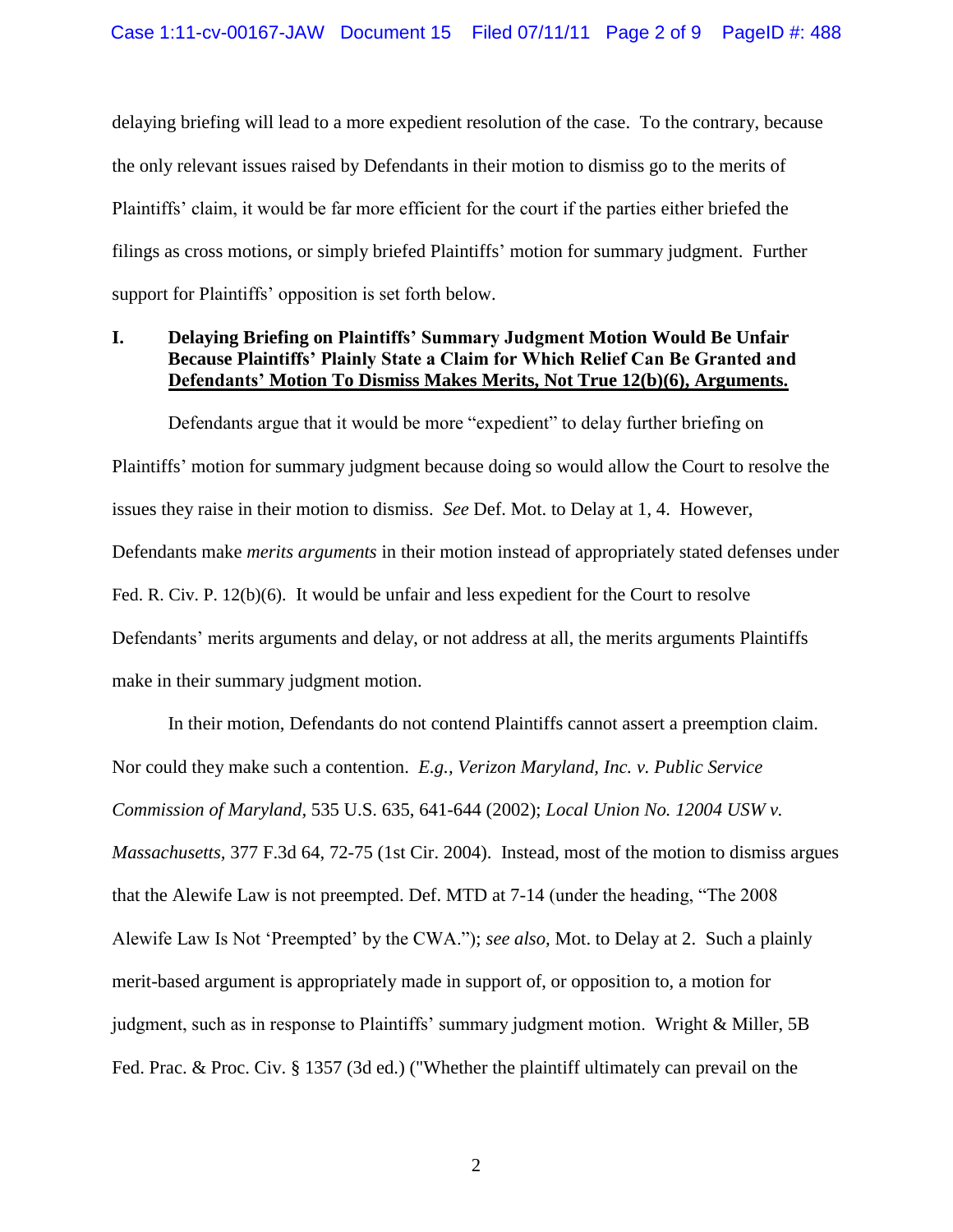#### Case 1:11-cv-00167-JAW Document 15 Filed 07/11/11 Page 3 of 9 PageID #: 489

merits is a matter properly determined on the basis of proof, which means on a summary judgment motion or at trial by the judge or a jury, and not merely on the face of the pleadings.") Plaintiffs address the very same issue in the motion they filed—from the opposite side of course, arguing that the CWA does preempt the Alewife Law. Pl. MSJ 12-17.

Defendants' motion to dismiss also argues that the Alewife Law is not an amendment to Maine"s water quality standards. Def. MTD at 13-14. This argument similarly goes directly to the merits of Plaintiffs" preemption claim, not whether Plaintiffs have stated a claim for which relief can be granted. *See* Def. MSJ at 7-11. Again, Plaintiffs addressed the very same issue in their motion for summary judgment. Pl. MSJ 7-11. Delaying consideration of Plaintiffs" summary judgment in order to address this question through Defendants motion to dismiss would be unfair to Plaintiffs because it would deprive the Court of the benefit of the material facts that directly bear on this question. *See* Dkt. 13-1 ("Mat. Facts") at ¶¶ 4-43 (describing, e.g., St. Croix Alewife populations and their ecological niche in St. Croix River water quality, Maine"s Alewife Law, scientific information related to the law, Maine"s actions to implement the law and thus eliminate Alewives from the St. Croix River, and Maine"s failures to analyze its impacts and gain federally mandated approval for such actions).<sup>1</sup>

Defendants attempt to downplay the importance of these facts by summarily stating they are merely facts "that relate to alewives." Def. Mot. to Delay at 3. It is a bold assertion to suggest that material facts are of no importance to the court in determining whether Maine"s Alewife Law unlawfully lowers Maine"s existing water quality standards. These standards require that the St. Croix River waters be of such quality that they are suitable as habitat for fish,

<sup>&</sup>lt;sup>1</sup> As indicated in Plaintiffs' motion for summary judgment, all of these facts are supported by government documents, including State of Maine documents, that have been authenticated and would be admissible as evidence consistent with Fed. R. Civ. P. 56(c). Pl. MSJ at 4, fn 2.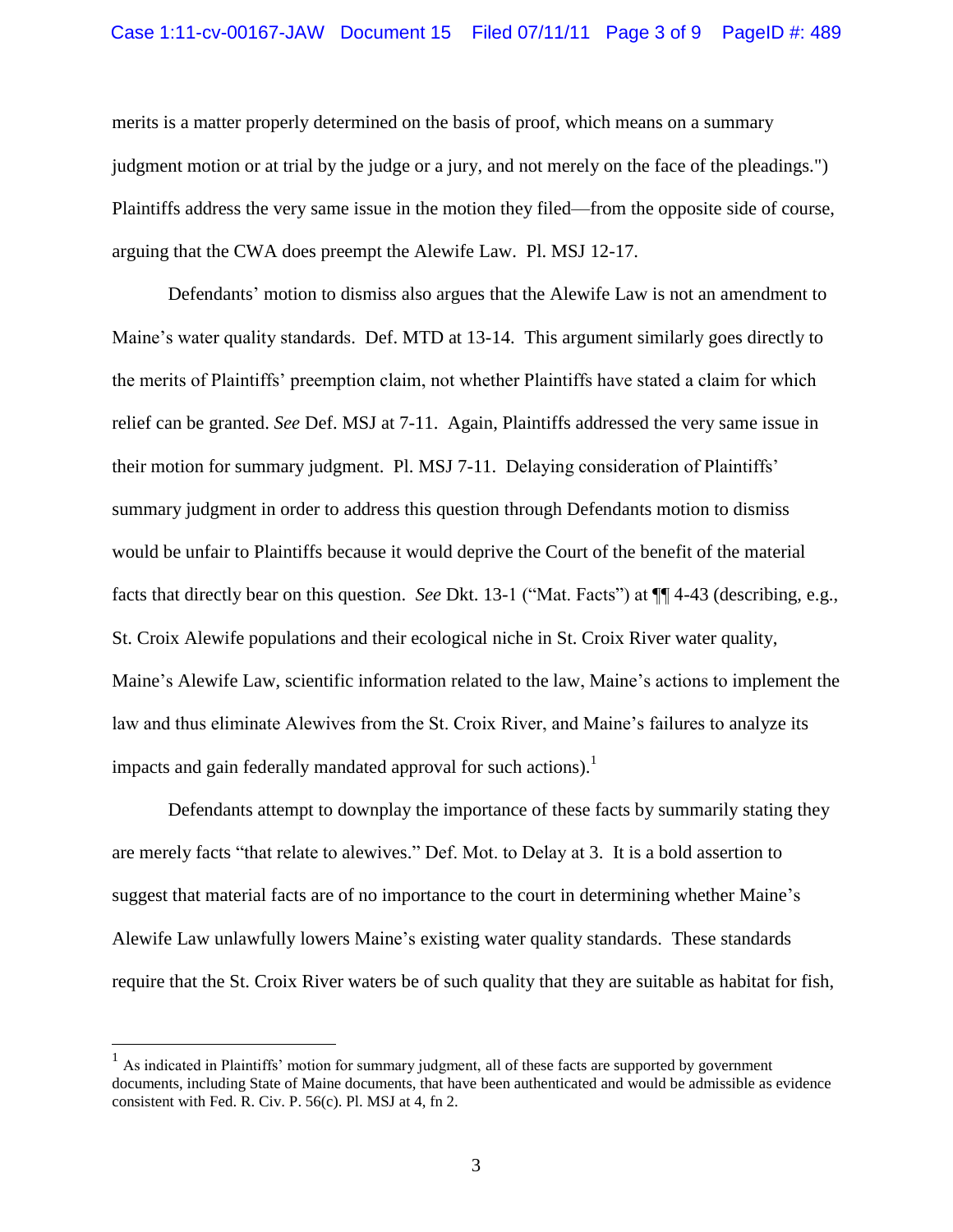for fishing and recreation, and be natural and unimpaired.  $38$  M.R.S.A.  $\frac{6}{5}$  465(2)(A), (3)(A); 465- $A(1)(A)$ . The Court must consider the material facts in determining, as it must, that Maine's Alewife Law lowered the water quality standards for the St. Croix River basin.

While Defendants' remaining asserted defense might appear to be a properly presented defense under Fed. R. Civ. P. 12(b)(6), it is in fact equally specious as it argues that Plaintiffs" lack a private right of action to enforce the Clean Water Act against Maine. *See* Def. Mot. to Delay at 4; Def. MTD at 14-17. Plaintiffs, however, are not bringing a Clean Water Act claim and Defendants blatantly misstate Plaintiffs' well-pleaded claim, which in fact arises under the Constitution, that the Maine Alewife law is preempted by the Clean Water Act. Dkt. 11 ("Complaint") at 22-26. Defendants" suggestion that a statutorily created private right of action is necessary to bring a preemption claim is without support. *E.g., Verizon Maryland, Inc.,* 535 U.S. at 641-644.

Given that Defendants' motion to dismiss is primarily a merits argument and does not present any arguments that might be considered a properly presented defense under Fed. R. Civ. P. 12(b)(6), to delay briefing on Plaintiffs" summary judgment motion in order to consider Defendants' motion would serve no purpose other than, delay. This would unnecessarily harm Plaintiffs" interests. The most expedient and efficient way for the Court to resolve the case is for Defendants to brief Plaintiffs' motion for summary judgment now. Because Defendants' merits arguments directly overlap with Plaintiffs" arguments, the Court can either order the parties to also brief the issues raised in Defendants" motion to dismiss as a cross motion, or simply order Defendants to brief them in response to Plaintiffs summary judgment motion. Either approach will enable the parties to avoid the inefficient and repetitive briefing likely to occur if the motion to dismiss and summary judgment motions are briefed sequentially.

4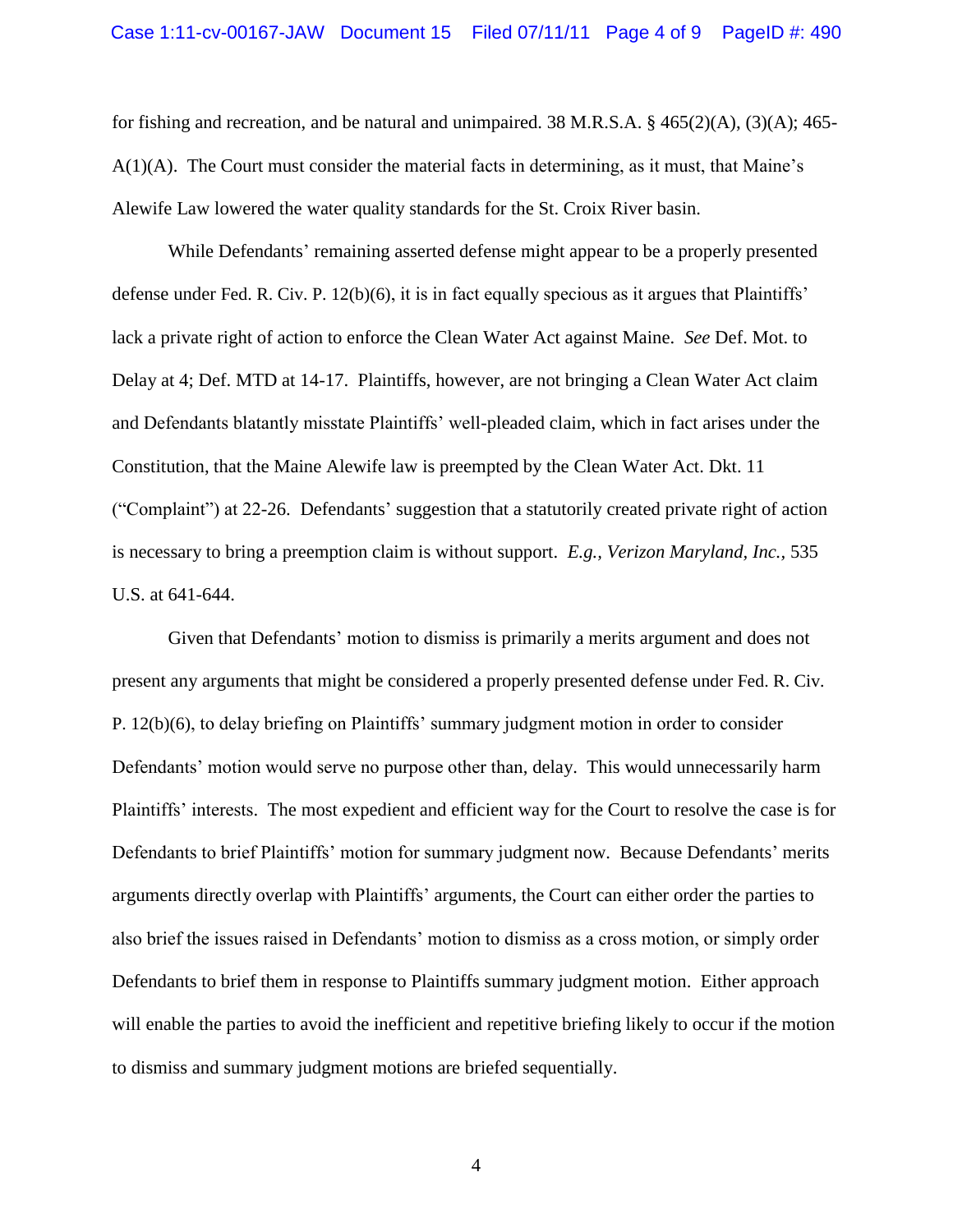#### **II. Plaintiffs' Motion for Summary Judgment is Timely.**

In 2009, the Federal Rules were amended to remove the restriction that a party must wait 20 days from the commencement of an action to file for summary judgment. Fed. R. Civ. P. 56(b) now states that a party can move for summary judgment at any time up until 30 days after the close of discovery.<sup>2</sup> Even under the old rule, courts consistently held that parties may file for summary judgment at any time after expiration of 20 days from the commencement of the action. *E.g Alholm v. American Steamship Co.*, 144 F.3d 1172, 1177( $8<sup>th</sup>$  Cir. 1998) (noting that Rule 56 does not require that discovery be closed before motion can be heard); *G & G Fire Sprinklers, Inc. v. Bradshaw*, 136 F.3d 587 (9<sup>th</sup> Cir. 1998), *amended and superseded on other grounds*, 156 F.3d 893 (9th Cir. 1998), *vacated on other grounds*, *Bradshaw v. G & G Fire Sprinklers, Inc,.*526 U.S. 1061 (1999)(rejecting defendants argument that plaintiff"s motion was premature when it was filed more than 20 days after lawsuit was commenced and no motion under Rule 56(f)was pending). The Advisory Committee Notes to the new Fed. R. Civ. P. 56, in fact, make clear that old timing provisions, including the requirement that a claimant wait 20 days from the commencement of suit to file were "outmoded." Advisory Committee Notes (2009 Amendments) (Further stating, "[t]he new rule allows a party to move for summary judgment at any time, even as early as the commencement of the action."). Thus, it is clear the rules themselves provide no reason justifying delaying briefing on Plaintiffs" motion for summary judgment.

Defendants cite to an Advisory Committee Note stating that a court may find that in many cases a summary judgment motion will be "premature *until* the nonmovant has had time to file a responsive pleading or other pretrial proceedings have been had." Advisory Committee

<sup>&</sup>lt;sup>2</sup> Defendants incorrectly cite to Fed. R. Civ. P. 56(c)(1)(A) on this point, which appears to be a reference to the now expired rules. Def. Mot. To Delay at 3.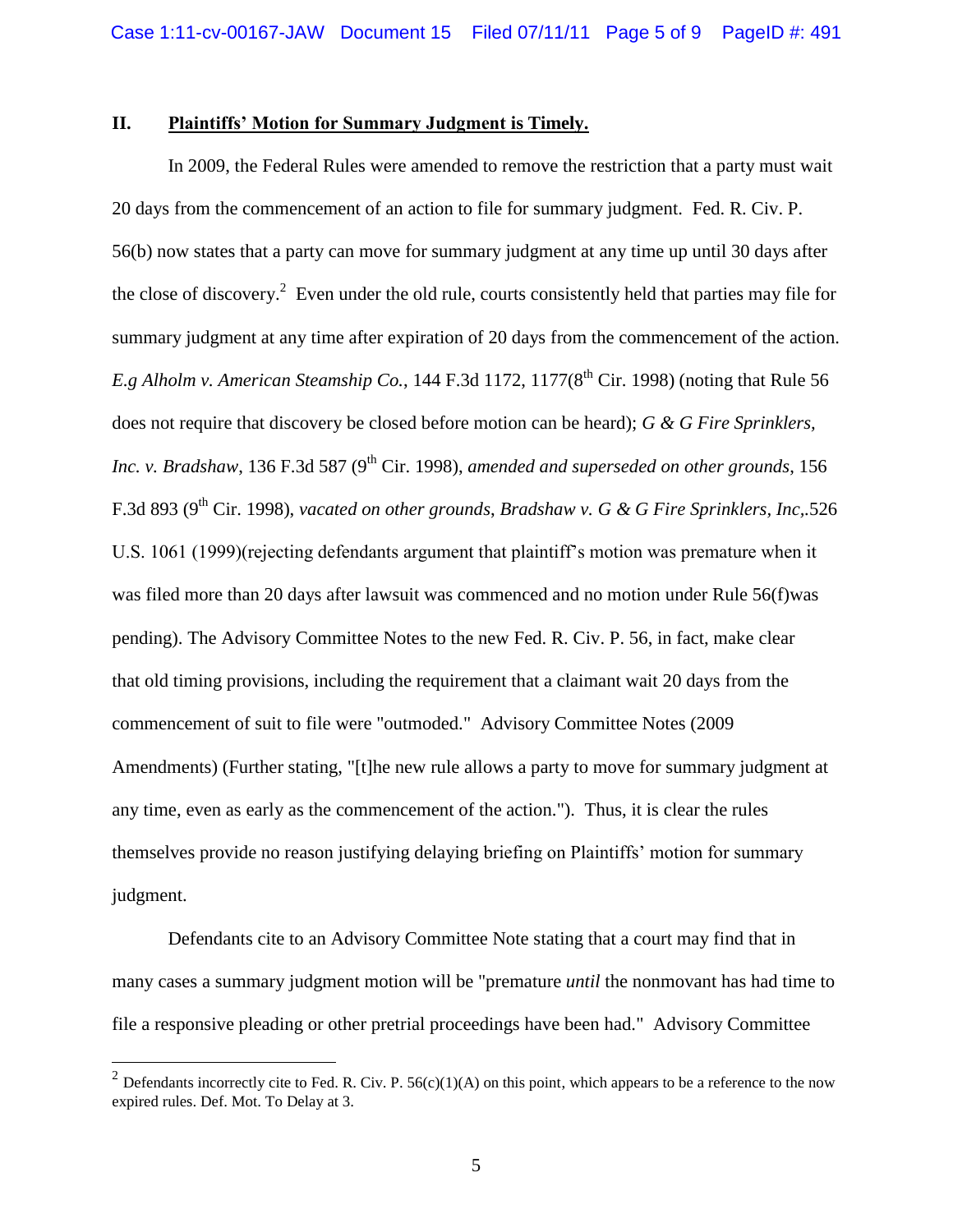Notes (2010 Amendments) (emphasis added). This concern is simply inapplicable in this case because Defendants have not only already filed a responsive pleading, which came after this Court granted an extension of time to do so without objection from Plaintiffs, but they also conferred with counsel for Plaintiffs more than a month prior to that filing regarding Plaintiffs" recommendation that the parties file cross-motions for summary judgment.<sup>3</sup> Even if Plaintiffs had not waited until Defendants filed a responsive pleading to file their summary judgment motion, a responsive pleading is not a prerequisite to the consideration of a motion for summary judgment. *See e.g., H.S. Resources Inc. v. Wingate*, 327 F.3d 432, 440 (5<sup>th</sup> Cir. 2003).

Moreover, caselaw Defendants cite in support of their proposition that "summary judgment motions are premature when motions to dismiss are pending" is hardly persuasive. Def. Mot. To Delay at 3. *Public Citizen, Inc. v. Bomer,* 274 F.3d 212 (5th Cir. 2001), says nothing about "prematurity." Moreover, *Public Citizen* was filed a decade before the recent Federal Rule changes and, while it refers to a previous order staying a response to a summary judgment motion filed after a motion to dismiss was filed, there is no explanation of that previous order. *Id.* at 216, n.3. Defendants then look to *Nwogugu v. Painewebber Inc.*, 1997 WL 608616 (1st Cir. 1997)(an unpublished opinion) for support, claiming in a parenthetical, that "the district court properly deferred ruling on [summary judgment and other] motions pending its decision on the motion to dismiss...." Def. Mot. to Delay at 3-4. This characterization is misleading, however, as Defendants fail to point out that the rationale for deferring a ruling on the *plaintiffs'* summary judgment motion was that the plaintiff had agreed to be bound by arbitration. *Nwogugu v. Painewebber Inc.* 1997 WL 608616*, at* \*1 ("Having concluded that

 $\overline{a}$ 

 $3$  During prior conferences with Counsel for Defendants regarding their motion to extend the time by which they would file a responsive pleading to Plaintiffs" complaint, Dkt. 7 at ¶ 4, Counsel for Plaintiffs recommended that it would be more appropriate and efficient to agree to file cross-motions for summary judgment since it was apparent Defendants wished to make these merits arguments in a motion to dismiss. Defendants, however, declined.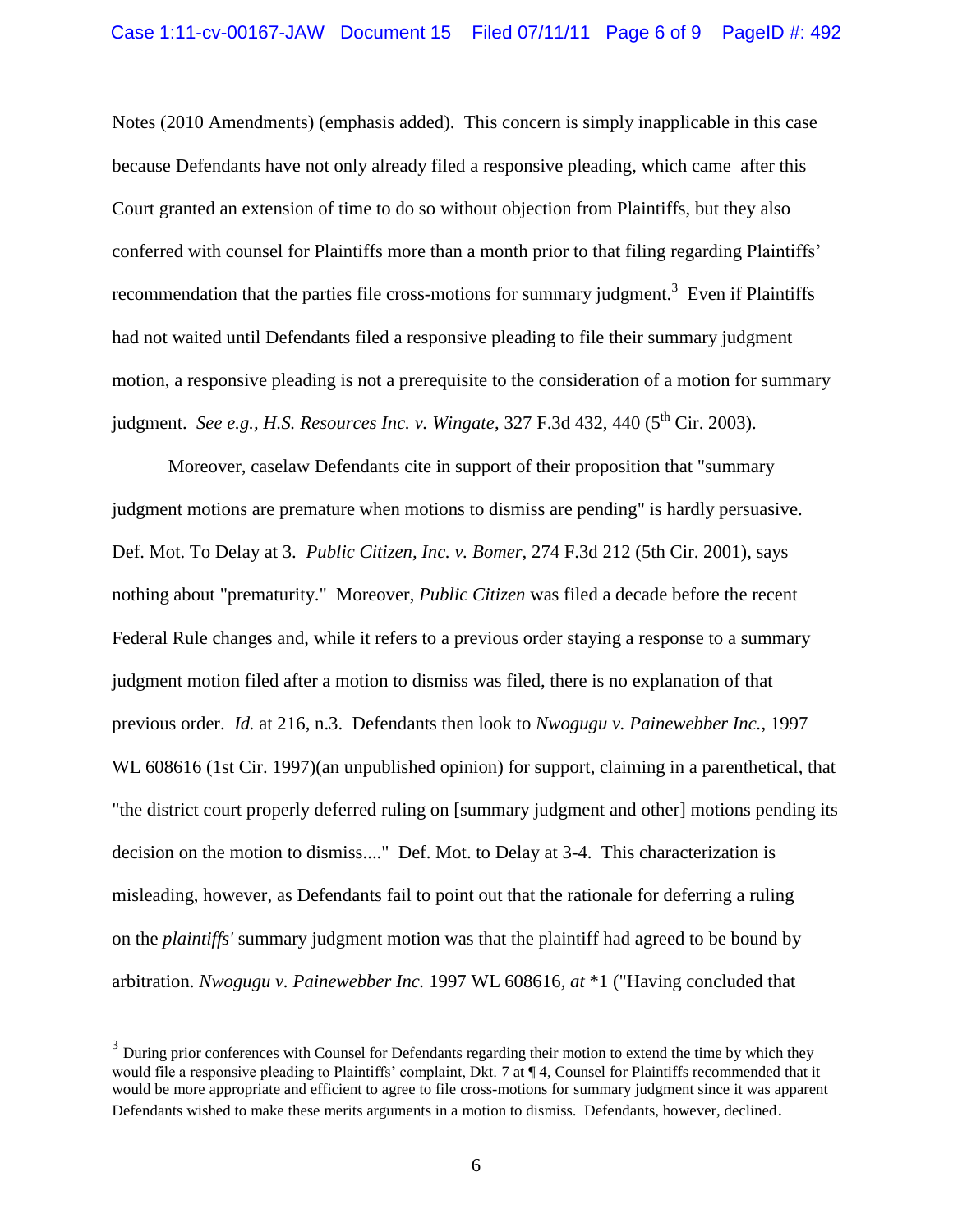Nwogugu agreed to arbitrate his dispute, the district court appropriately refrained from reaching the merits of Nwogugu's motion for summary judgment."). In *Samuel v. Woodford*, 2011 WL 1361533 (C.D. Cal. 2011), prematurity was not an issue discussed in the opinion, but rather a notation in a laundry list of prior motions filed in the case where a minute order deems the plaintiffs' summary judgment motion premature because the court already had received extensive briefing, including the defendants' motion to dismiss, the plaintiffs' court-ordered opposition, and the defendants' reply to the opposition. *Id.,* at \*1 (C.D. Cal. 2011). Defendants cite two additional cases, with entirely different procedural postures than the circumstances here, that similarly provide no support for the premise that it would be premature for Plaintiffs to file a summary judgment motion at this time. In *Williams v. Washington*, the court granted the defendant's motion to stay where the plaintiff, seeking damages rather than declaratory or injunctive relief, filed his response and his summary judgment at the same time. *Williams v. Washington*, 1997 WL 201579, \*1 (N.D. Ill. 1997). *Odom v. Calero* is no more than a court order denying a plaintiff"s summary judgment motion where a motion to dismiss is pending and discovery is ongoing. *Odom v. Calero*, 2007 WL 4191752, \*1 (S.D.N.Y. 2007). None of these cases show that Plaintiffs' motion for summary judgment is premature where Plaintiffs' constitutional claim can be decided as a matter of law, the parties are not in the middle of court ordered briefing, and no discovery has been requested or is required.

Further, Defendants suffer no harm as a result of Plaintiffs" motion for summary judgment. As noted, Plaintiffs requested that Defendants decide the case on cross motions for summary judgment and it appears that Defendants simply elected to style their dispositive motion as a motion to dismiss. Should this Court elect to allow the parties to proceed with briefing as scheduled on these cross motions the result will be to put all issues, procedural and

7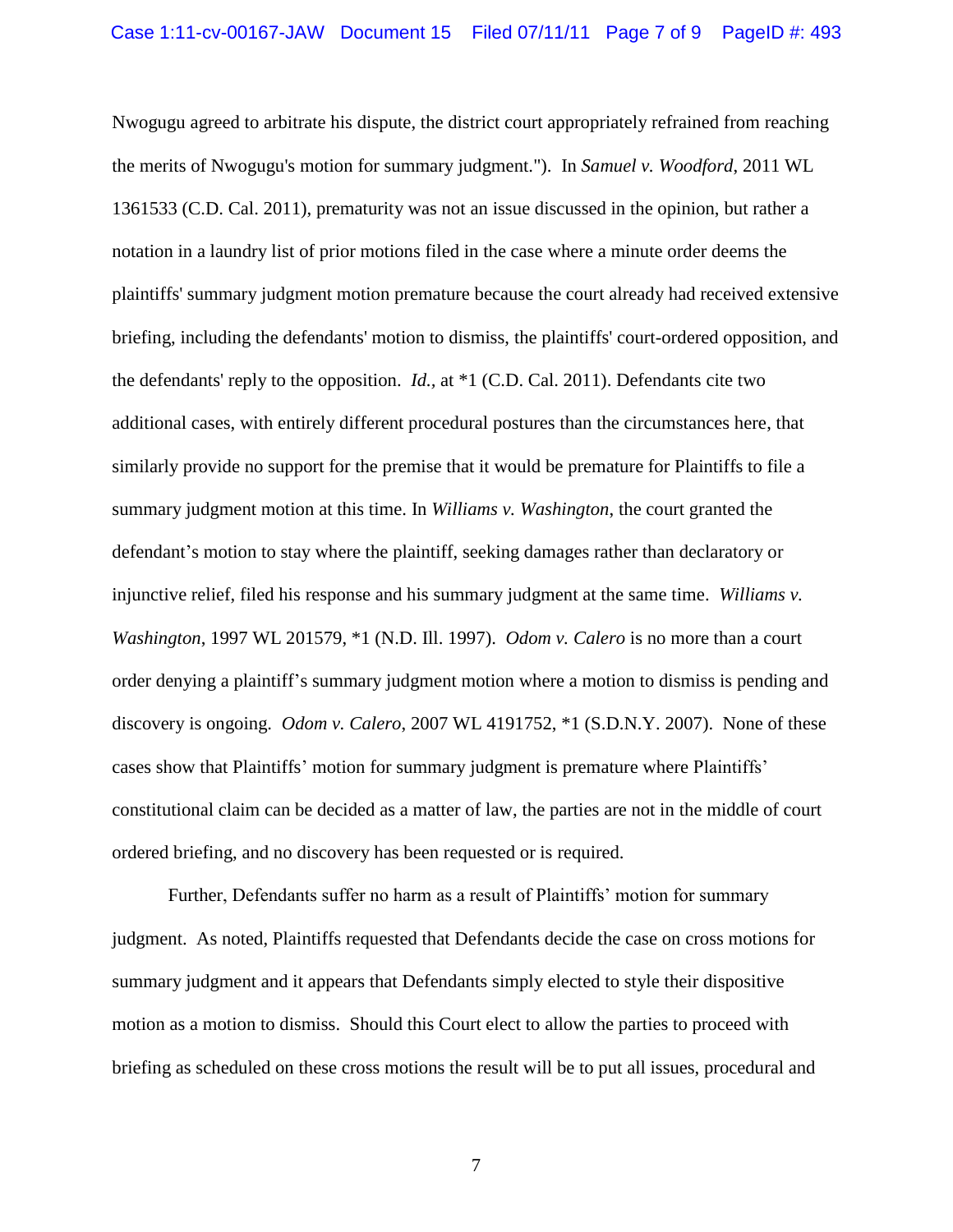merits, before the court at the same time. Moreover, Defendants have had ample time to initiate discovery, yet have not done so. Def. Mot. to Delay at 4, fn.2. *[Coregis Ins. Co. v. McCollum](https://owa.earthjustice.org/owa/redir.aspx?C=9e9c1d91da0442daa66c53c7c9b7e921&URL=https%3a%2f%2fa.next.westlaw.com%2fLink%2fDocument%2fFullText%3ffindType%3dY%26serNum%3d1997094055%26pubNum%3d0000345%26originationContext%3ddocument%26transitionType%3dDocumentItem%26contextData%3d(sc.Category))*, [961 F.Supp. 1572](https://owa.earthjustice.org/owa/redir.aspx?C=9e9c1d91da0442daa66c53c7c9b7e921&URL=https%3a%2f%2fa.next.westlaw.com%2fLink%2fDocument%2fFullText%3ffindType%3dY%26serNum%3d1997094055%26pubNum%3d0000345%26originationContext%3ddocument%26transitionType%3dDocumentItem%26contextData%3d(sc.Category)) (M.D. Fla. 1997) (Plaintiff's motion for summary judgment was not premature, even though plaintiff served it four days before defendants filed an answer, affirmative defenses, and counterclaims; defendant had ample time to conduct discovery).

#### **III. Because of the Sensitive Environmental Issue Involved, Time is of the Essence.**

Finally, because this case addresses a sensitive environmental issue, namely the blocking of the St. Croix Alewife migration to their spawning habitat, unnecessary delay must be avoided. Each year the alewives are blocked can have devastating impacts on the eventual recovery of alewives to the St. Croix River and affects the larger Gulf of Maine ecosystem. Dragging out briefing by dealing with each party"s motions sequentially threatens to ruin another annual alewife migration and puts restoration of the species at risk.

### **CONCLUSION**

For the reasons set forth above, Plaintiffs' motion for summary judgment is timely and there is no reason to delay briefing on its merits.Contrary to the assertion by Defendants, the Court should address both parties" arguments either through briefing on Plaintiffs" motion for summary judgment, or as cross motions. To the extent Defendants raise relevant arguments in their motion to dismiss, such arguments plainly go to the merits of Plaintiffs" preemption claims. Thus addressing them in one of these two ways would be more expedient and efficient for the court than delaying the case and addressing the arguments sequentially.

Respectfully submitted this  $11<sup>th</sup>$  day of July, 2011

8